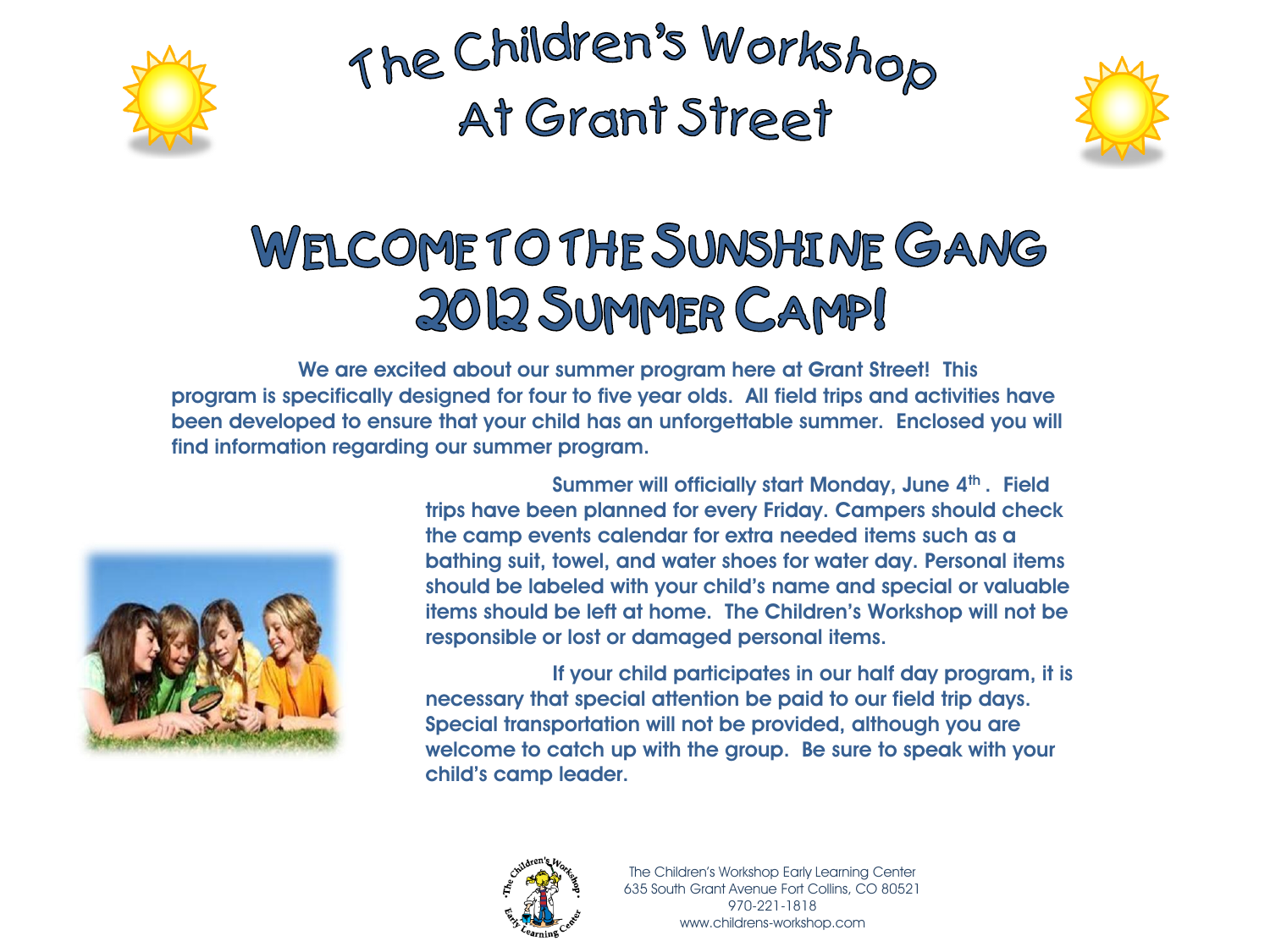



**All field trips are local and we need 25-30 minutes to get to our destination. Please note most trips leave at 9:30 am, and it is important to remember that we will not wait for anyone that is running behind. If you need to meet us at any activity please call to let us know so we can adjust our class count.**

**The Children's Workshop has an outstanding reputation in our community for excellent behavior on field trips, and we are looking forward to another great summer. If a child is having behavioral problems, and we do not see a vast improvement in behavior, your child will not be allowed to attend the next event. If the class is already at an activity, the child will be removed from the activity immediately. We will contact parents about any behavior issues.**

**Flyers will be sent home to keep you posted throughout the summer. We hope you are as excited about our summer program as we are! If you have any questions please do not hesitate to call or email me at kathy.pinnell@childrens-workshop.com.**





In accordance with Federal law and U.S. Department of Agriculture policy, this institution is prohibited from discriminating on the basis of race, color, national origin, sex, age, or disability.

To file a complaint of discrimination, write USDA, Director, Office of Civil Rights, Room 326-W, Whitten Building, 1400 Independence Avenue, SW, Washington, D.C. 20250-9410 or call (202) 720-5964 (voice and TDD). USDA is an equal opportunity provider and employer.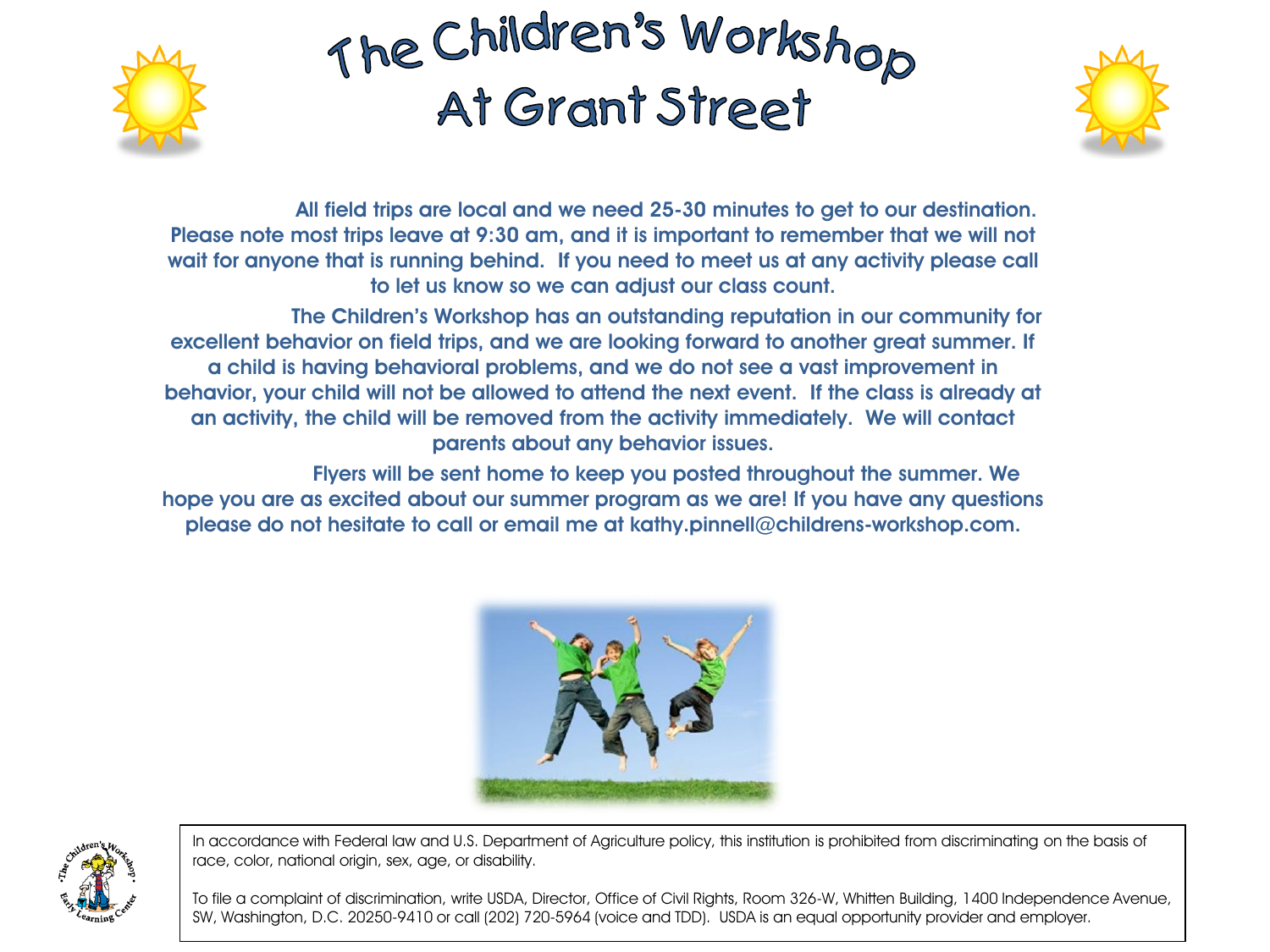



G

|                                             | <b>Monday</b>                                                         | <b>Tuesday</b>                                                          | <b>Wednesday</b>                                                       | <b>Thursday</b>                                                              | <b>Friday</b>                                                                      |
|---------------------------------------------|-----------------------------------------------------------------------|-------------------------------------------------------------------------|------------------------------------------------------------------------|------------------------------------------------------------------------------|------------------------------------------------------------------------------------|
| <b>Kites and</b><br><b>Balloons</b>         | June 4<br>How do kites fly?<br>Science: Grass heads                   | 5.<br><b>Balloon bop</b><br>Don't let the<br>balloon touch the<br>floor | 6.<br>Hip Hop Dance &<br>water play<br>$9:30-11$ am<br>Mr. Marty       | 7 <sub>1</sub><br><b>Bricks 4 Kidz</b><br>9:30<br><b>Balloon Painting</b>    | 8.<br>Kite flying and<br>water<br>balloon toss at<br>City Park<br>Movie: UP        |
| Insects,<br>Ladybugs,<br><b>butterflies</b> | 11.<br>Creepy crawly<br>races<br>Inspect a bug.<br>Observe and record | 12.<br>"Stick" bugs<br>Paper plate<br>ladybug                           | 13.<br><b>Hip Hop</b><br>Dance & Water play<br>9:30-11 am<br>Mr. Marty | 14.<br><b>Butterfly</b><br>painting<br>Metamorphic<br>puzzles                | 15.<br><b>Bug Safari at</b><br><b>Poudre River</b><br>Yoga                         |
| Luau and<br><b>Seashells</b>                | 18.<br>Seashell<br>Art<br>Yoga                                        | 19.<br>Ocean Scene<br>The biggest thing<br>in ocean                     | 20.<br><b>Hip Hop</b><br>Dance & water<br>Play 9:30-11 am<br>Mr. Marty | 21.<br><b>Beach Party</b><br>Day<br>Picnic at<br><b>Grant Street</b>         | 22.<br><b>Horsetooth Falls</b><br>$\alpha$<br>Picnic<br>$9:30$ am $-12$ pm<br>Yoga |
| Under the<br>Sea                            | 25.<br>Gone Fishin'<br>Shark tooth math                               | 26.<br>Crab walk races<br>Shoebox<br>Aquariums                          | 27.<br><b>Hip Hop</b><br>Dance & water<br>Play 9:30-11 am<br>Mr. Marty | 28.<br><b>Rainbow Fish</b><br>Sharks and<br><b>Minnows</b><br>Movie at Grant | 29.<br>Spring Canyon<br>Park and picnic<br>$9:30$ am- $12$ pm<br>Yoga              |



 $\sqrt{E}$ 

Calendars are subject to change due to weather. Please check in with your child's teacher for exact details. Activities listed are only a glimpse of the daily events.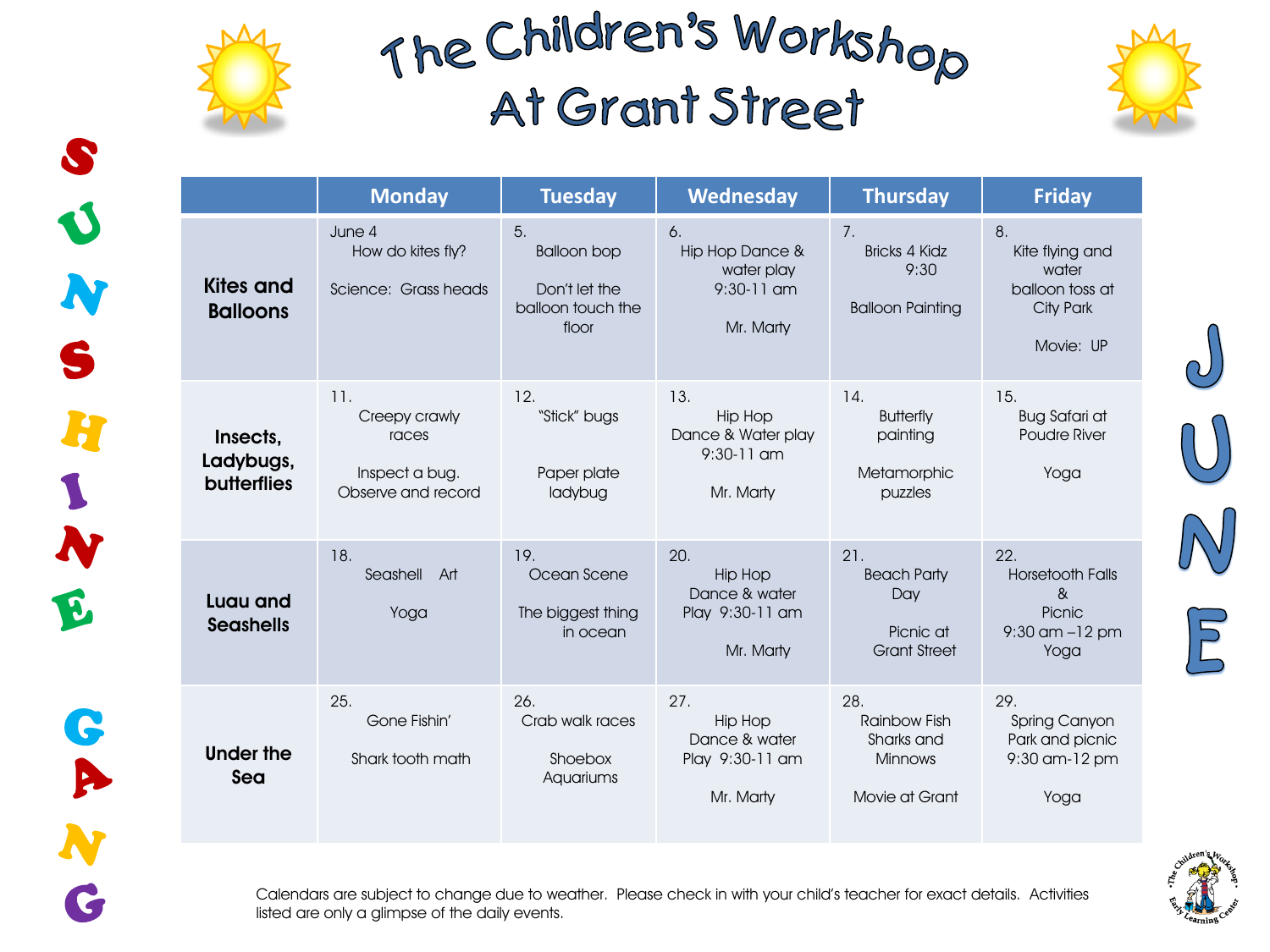



G

P

C

|                                         | Monday                                                       | Tuesday                                                                 | Wednesday                                                                                                                     | Thursday                                        | Friday                                                                |
|-----------------------------------------|--------------------------------------------------------------|-------------------------------------------------------------------------|-------------------------------------------------------------------------------------------------------------------------------|-------------------------------------------------|-----------------------------------------------------------------------|
| <b>Celebrating our</b><br>Independence  | July 2.<br>American Flag<br>Patriotic Penny<br>Pendant       | 3.<br><b>Fireworks Painting</b><br>Uncle Sam Hats                       | $\overline{4}$ .<br><b>Closed</b><br>in observance of<br>Independence                                                         | 5.<br>Picnic<br>Water play                      | 6.<br>Library and<br>Log cabins                                       |
| Camping                                 | 9.<br>Rock Art<br>Scavenger Hunt                             | 10.<br><b>Pretzel Campfires</b><br>Tie Dye                              | 11.<br><b>Hip Hop</b><br>Dance & Water play<br>$9:30-11$ am<br>Mr. Marty                                                      | 12.<br><b>Bricks 4 Kidz</b><br>Smores           | 13.<br>Rock Climbing at<br>Miramonth<br>Yoga                          |
| <b>Huck Finn</b><br>Days                | 16.<br><b>Craft Stick Rafts</b><br>Movie at Grant            | 17.<br>Lemonade and<br>Mason Jar<br>Painting                            | 18.<br>Hip Hop<br>Dance & water<br>Play 9:30-11 am<br>Mr. Marty                                                               | 19.<br><b>Baking</b><br>cornbread<br>Sack races | 20.<br><b>Horsetooth Falls</b><br>and<br>Picnic<br>$9:30$ am $-12$ pm |
| Chicka-a-<br>Chicka<br><b>Boom-Boom</b> | 23.<br><b>Alphabet Trees</b><br>Chicka-a-Chicka<br>Boom-Boom | 24.<br>A-B-C Mural<br>Sand pudding                                      | 25.<br><b>Hip Hop</b><br>Dance & water<br>Play 9:30-11 am<br>Mr. Marty                                                        | 26.<br>Coconut<br>bowling<br><b>Hand Trees</b>  | 27.<br>Jumpin"<br>Yoga                                                |
| <b>Summer Circus</b>                    | 30.<br>A-B-C Circus Train<br><b>Balloon Numbers</b>          | 31.<br>Bears, Tigers and<br>Lion Puppets<br>Happy and Sad<br>clown mask | Wednesdays bring a swimsuit, water shoes and a towel.<br>Be sure your child has appropriate attire for Friday field<br>trips. | Reminders:                                      |                                                                       |



Calendars are subject to change due to weather. Please check in with your child's teacher for exact details. Activities listed are only a glimpse of the daily events.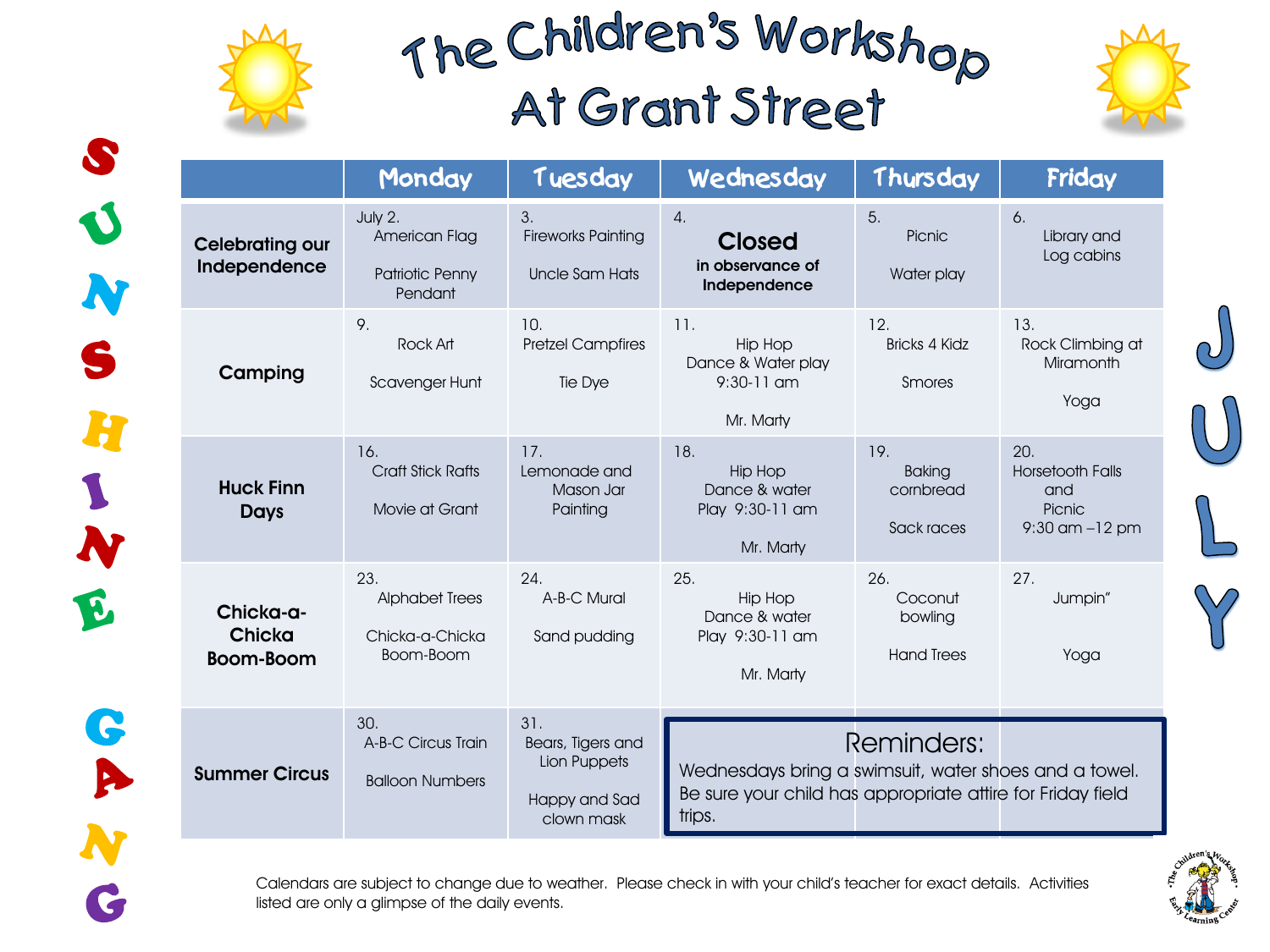



G

Þ

N

G

|                                                                                                                                                 | Monday                                         | Tuesday                                               | Wednesday                                                                      | Thursday                                            | Friday                                      |  |
|-------------------------------------------------------------------------------------------------------------------------------------------------|------------------------------------------------|-------------------------------------------------------|--------------------------------------------------------------------------------|-----------------------------------------------------|---------------------------------------------|--|
| Summertime<br><b>Circus</b>                                                                                                                     |                                                |                                                       | August 1.<br><b>Hip Hop</b><br>Dance & Water play<br>$9:30-11$ am<br>Mr. Marty | 2.<br>Circus Tent                                   | 3.<br><b>Bowling at</b><br>Chippers<br>Yoga |  |
| Dr. Suess                                                                                                                                       | 6.<br>Movie: The Lorax<br><b>Truffalo Tree</b> | 7.<br>Horton Hears A<br>Who<br>Paper Plate<br>Hortons | 8.<br>Hip Hop<br>Dance & Water play<br>9:30-11 am<br>Mr. Marty                 | 9.<br>Green Eggs<br>and Ham                         | 10.<br>Fort Fun<br>Yoga                     |  |
| <b>All About</b><br>Colorado                                                                                                                    | 13.<br>Colorado Flag<br>License Plate          | 14.<br>Campfire<br>Story time<br>Movie at Grant       | 15.<br><b>Hip Hop</b><br>Dance & Water play<br>9:30-11 am<br>Mr. Marty         | 16.<br>Colorado<br>History<br>Mountain<br>Landscape | 17.<br>Alpaca Farm<br>Yoga                  |  |
| Reminders:<br>Wednesday's bring a swimsuit, water shoes and a<br>towel.<br>Be sure your child has appropriate attire for Friday field<br>trips. |                                                |                                                       |                                                                                |                                                     |                                             |  |



Calendars are subject to change due to weather. Please check in with your child's teacher for exact details. Activities listed are only a glimpse of the daily events.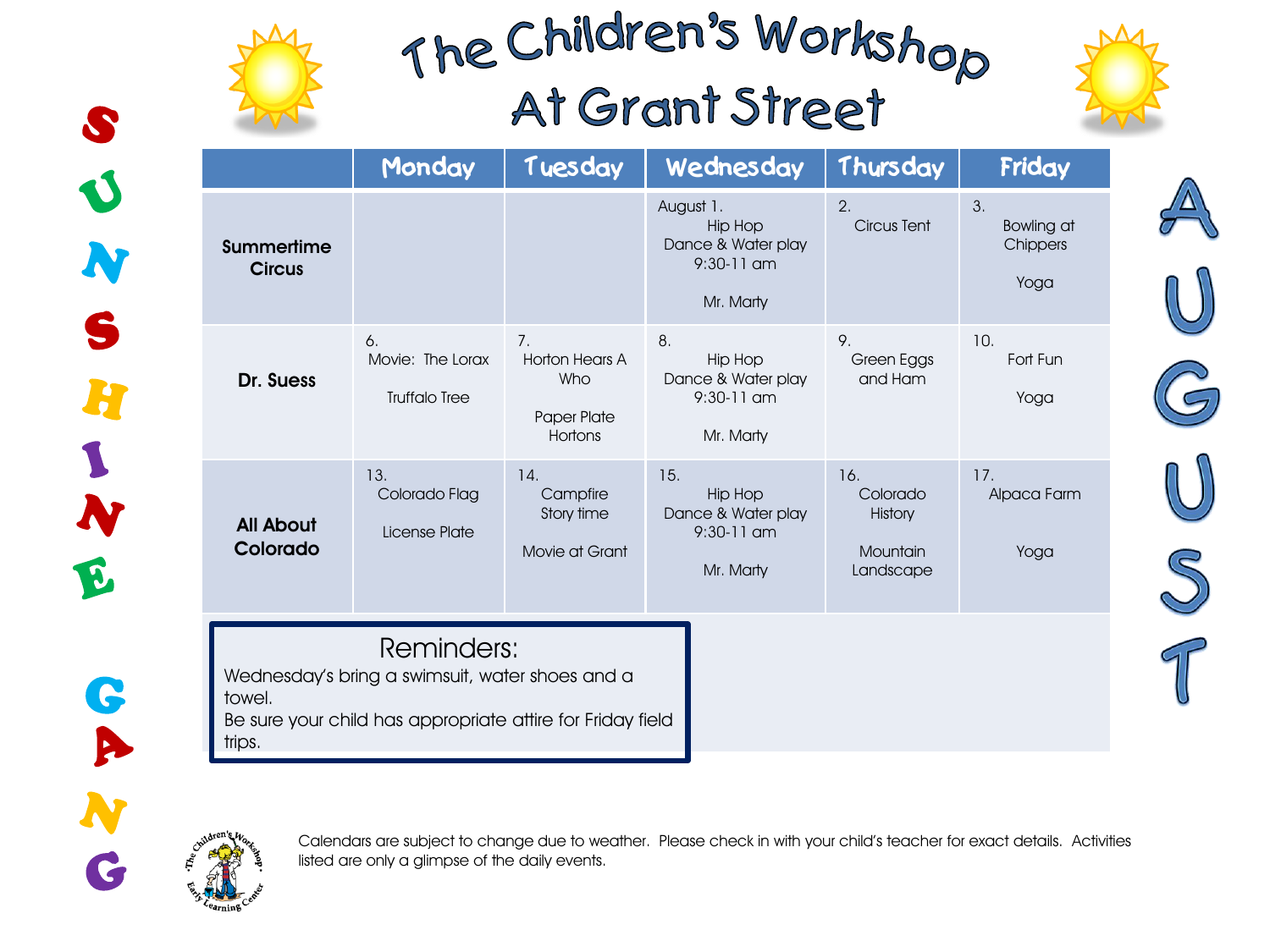





| $6:00 - 9:00$   | Centers                                                                                                    |
|-----------------|------------------------------------------------------------------------------------------------------------|
| $7:30 - 9:00$   | <b>Breakfast</b>                                                                                           |
| $9:00 - 9:30$   | Circle time: Letter of the week, counting, helper chart,<br>skip counting, poems songs, theme discussions. |
| $9:30 - 11:00$  | <b>Summer filled activities</b>                                                                            |
| $11:00 - 11:30$ | Outside free choice                                                                                        |
| $11:30 - 11:45$ | Story time/hand washing for lunch                                                                          |
| $11:45 - 12:20$ | Lunch                                                                                                      |
| $12:20 - 12:45$ | Outside free choice                                                                                        |
| $12:45 - 1:00$  | Hand washing/bathroom/rest time                                                                            |
| $1:00 - 3:00$   | Rest time                                                                                                  |
| $3:00 - 3:30$   | <b>Snack</b>                                                                                               |
| $3:30 - 4:30$   | Theme based afternoon activity                                                                             |
|                 | Wednesday - Mr. Marty                                                                                      |
| $5:00 - 6:00$   | Centers                                                                                                    |
|                 |                                                                                                            |



The Children's Workshop Early Learning Center 635 South Grant Avenue Fort Collins, CO 80521 970-221-1818 www.childrens-workshop.com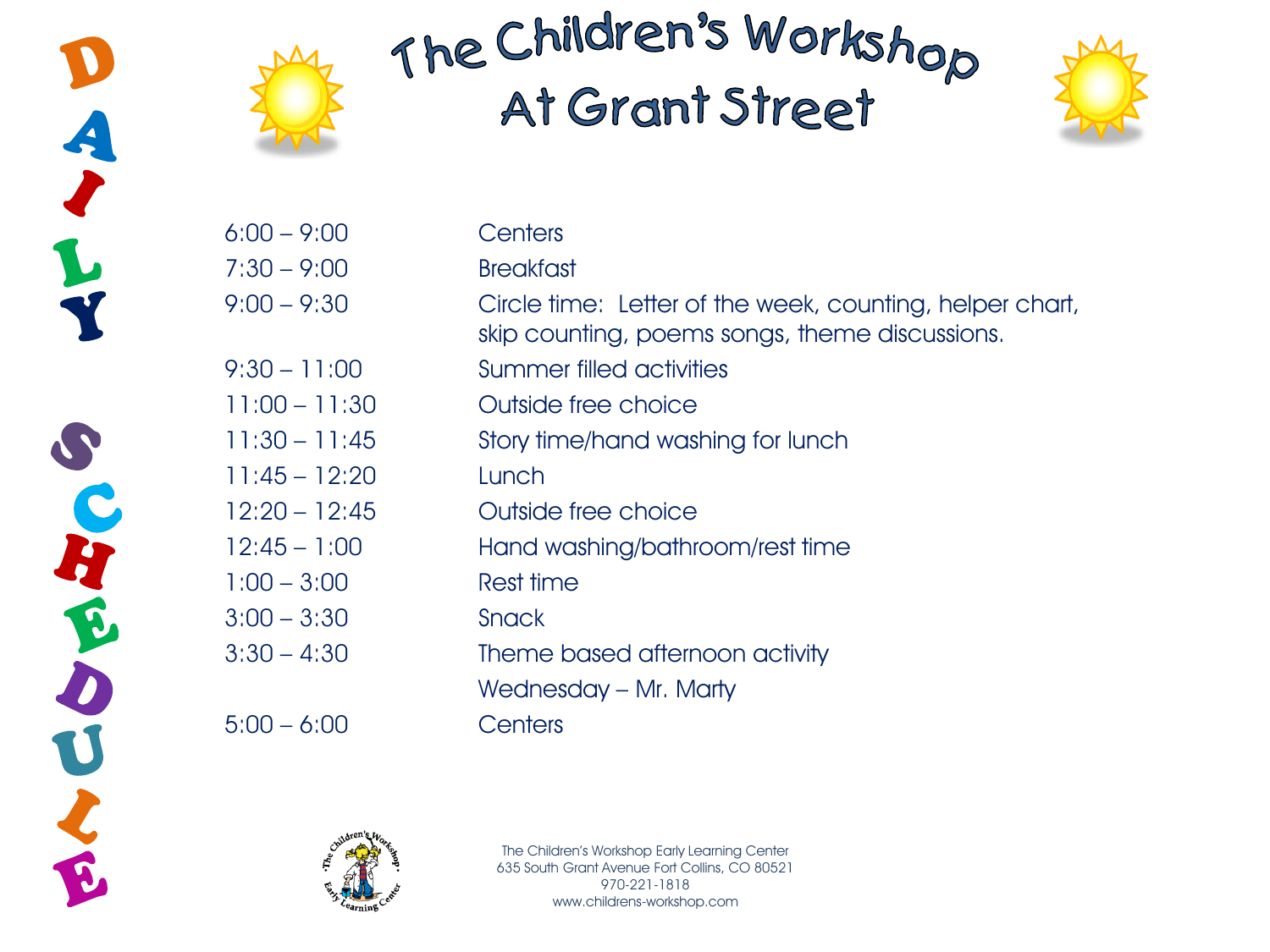





### Symmer Comp Fees:

| <b>Full Days</b> | <b>Weekly Rate</b>                                 | Half days       | <b>Weekly Rate</b> |  |
|------------------|----------------------------------------------------|-----------------|--------------------|--|
| Five full days   | \$205,00                                           | Five half days  | \$150,00           |  |
| Four full days   | \$180.00                                           | Four half days  | \$130,00           |  |
| Three full days  | \$146,00                                           | Three half days | \$105,00           |  |
| Two full days    | \$100.00                                           | Two half days   | \$77,00            |  |
| One full day     | \$54.00                                            | One half day    | \$44.00            |  |
|                  | <b>Sunshine Gang</b><br><b>Weekly Activity fee</b> | \$7,00          |                    |  |



The Children's Workshop Early Learning Center 635 South Grant Avenue Fort Collins, CO 80521 970-221-1818 www.childrens-workshop.com